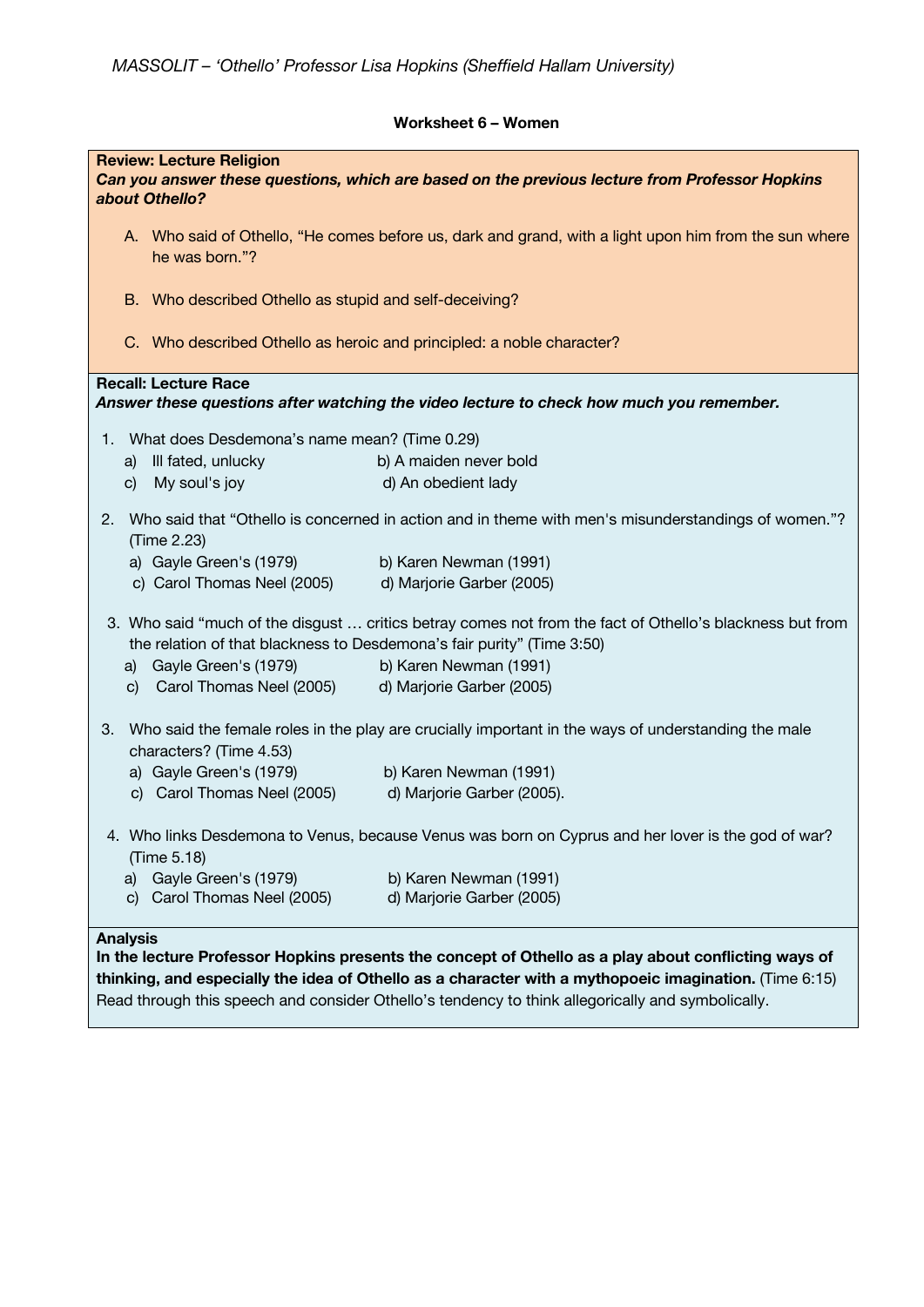|    |  | <b>Othello</b> | 15 | It is the cause, it is the cause, my soul.<br>Let me not name it to you, you chaste stars,<br>It is the cause. Yet I'll not shed her blood,<br>Nor scar that whiter skin of hers than snow<br>5 And smooth as monumental alabaster.<br>Yet she must die, else she'll betray more men.<br>Put out the light, and then put out the light.<br>If I quench thee, thou flaming minister,<br>I can again thy former light restore<br>10 Should I repent me. But once put out thy light,<br>Thou cunning'st pattern of excelling nature,<br>I know not where is that Promethean heat<br>That can thy light relume. When I have plucked thy rose<br>I cannot give it vital growth again,<br>It must needs wither. I'll smell thee on the tree.<br>Oh, balmy breath, that dost almost persuade<br>Justice to break her sword! One more, one more.<br>Be thus when thou art dead and I will kill thee<br>And love thee after. (kissing her) One more, and that's the last.<br>20 So sweet was ne'er so fatal. I must weep,<br>But they are cruel tears. This sorrow's heavenly,<br>It strikes where it doth love. She wakes. |  |  |
|----|--|----------------|----|--------------------------------------------------------------------------------------------------------------------------------------------------------------------------------------------------------------------------------------------------------------------------------------------------------------------------------------------------------------------------------------------------------------------------------------------------------------------------------------------------------------------------------------------------------------------------------------------------------------------------------------------------------------------------------------------------------------------------------------------------------------------------------------------------------------------------------------------------------------------------------------------------------------------------------------------------------------------------------------------------------------------------------------------------------------------------------------------------------------------|--|--|
| 5. |  |                |    | Professor Hopkins talks about Othello presenting the bedside light as symbolic. Do you agree?                                                                                                                                                                                                                                                                                                                                                                                                                                                                                                                                                                                                                                                                                                                                                                                                                                                                                                                                                                                                                      |  |  |
|    |  |                |    |                                                                                                                                                                                                                                                                                                                                                                                                                                                                                                                                                                                                                                                                                                                                                                                                                                                                                                                                                                                                                                                                                                                    |  |  |

Bonus Point: Which Shakespearean King says "Out, out brief candle" when he hears his queen has died?

- 6. What other metaphor does Othello use as a euphemism for murdering his wife?
- 7. How is Desdemona presented in this soliloquy?

## **Evaluation**

**In the lecture, Professor Hopkins presents the importance of the relationships between the three main female characters in the play – Desdemona, Emilia and Bianca.** (Time 2:24)

Read through this extract, which explores the role of Bianca and then answer the following question.

Bianca's is the smallest of the three women's roles in Othello. Small as it is, however, it is nonetheless an indispensable element in the dramatic design. As a prostitute she intensifies our sense of the predominantly sexual nature of this world. As a woman conventionally scorned, desired, used, and abused by men, she underlines the theme of female abuse at the heart of the play. Spoken about by men in terms that deny her humanity-to Iago and Cassio she is strumpet, rogue, monkey, bauble, fitchew, trash-her own speech portrays her as a passionate, spontaneous, and honest human being. (She is not, however, the whore with the heart of gold; she is difficult and tough, and can be unpleasant.) She is able to give concrete, empirical expression to her feelings, as her railing against Cassio's casual absence proves:

What? keep a week away? seven days and nights? Eightscore eight hours? and lovers' absent hours,

More tedious than the dial eightscore times?

O weary reck'ning! (III.iv. 173-76)

Whatever its extravagance (tedium multiplies the week of hours by eight score, to make what she will call its "felt absence"), the simple particularity of her speech guarantees the authenticity of her feelings. In everything she says (and in many ways she is the most outspoken character in the play)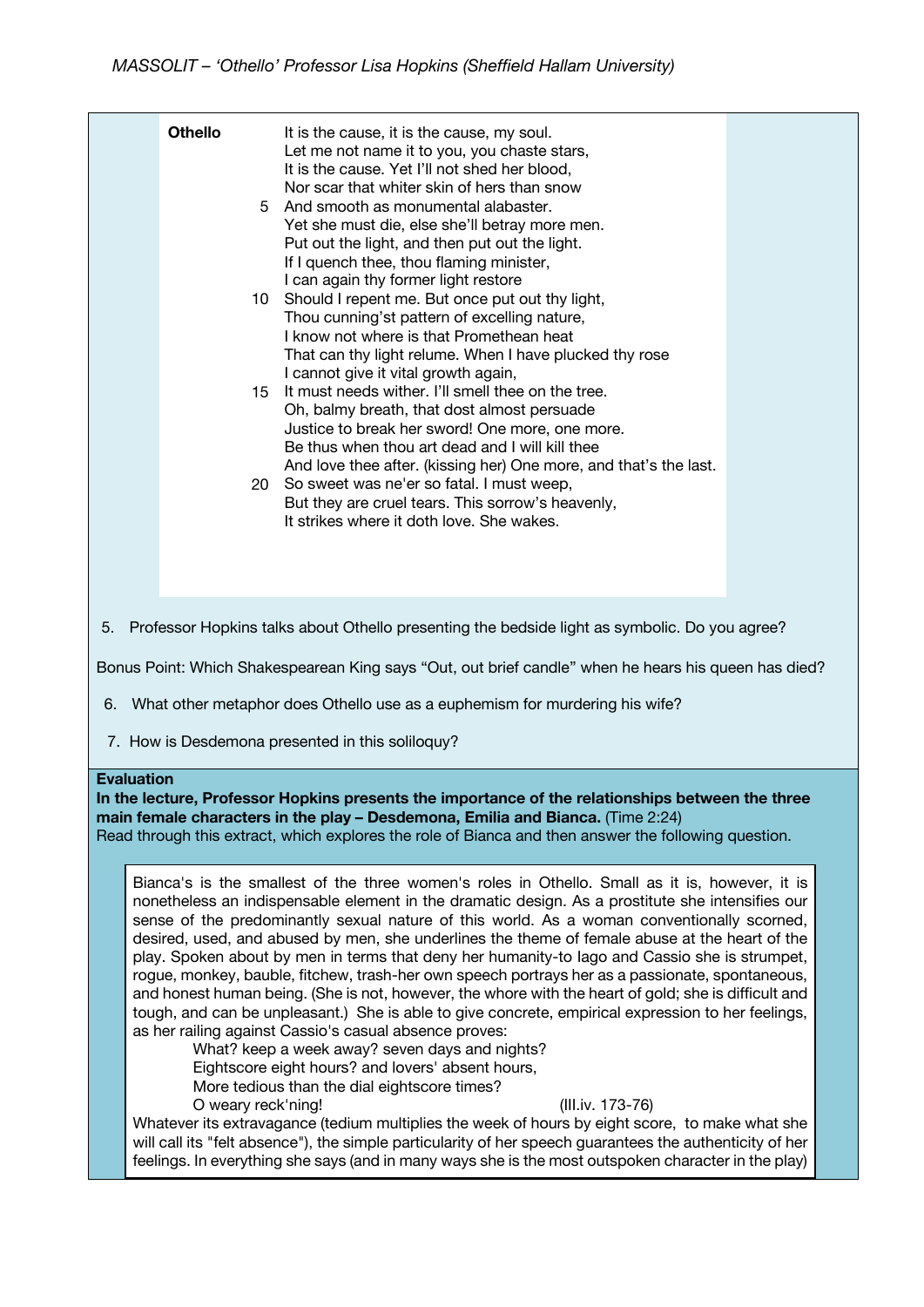her speech rings with this expansive honesty of feeling. When jealous, she speaks her jealousy straight out, as when Cassio gives her the handkerchief: "This is some token from a newer friend; / To the felt absence now I feel a cause" (11. 181-82). Her directness of speech contrasts with Othello's convoluted response to his own jealousy, while her stress on outward-directed feeling (felt absence, felt cause) counterpoints the egocentric, narcissistic Cassio. Far from being the object men have made of her in their speech (IV.i.108), her own verbal energy (IV.i.153) constitutes a danger to men's sense of propriety and order in their world. For this reason Cassio pursues her from the stage after her jealous outburst, his specific aim being to stop her speaking: "she'll rail in the streets else" (1.163)

In her final appearance, the spontaneity and emotional honesty of Bianca's speech are at their most intense. She rushes onstage, flings herself on Cassio's wounded body, and can only wail his name: "O my dear Cassio, my sweet Cassio! / O Cassio, Cassio, Cassio! . . . Alas, he faints! O Cassio, Cassio, Cassio!" (V.i.76-77, 84). But it is just such defenseless speech Iago can manipulate to his advantage. The very emotionalism of Bianca's speech becomes the ground in which he plants suspicion. Led off to be tortured for a confession ("Come, mistress, you must tell's another tale" [1. 125]), her speech is to be twisted against itself and its own truth. Before she is swallowed up in silence, however, she has a memorable assertion of self to make, in a speech that is calm, dignified, and full of feeling. To Emilia's abusive "strumpet!" (1. 121) (subjecting both of them to the values of masculine language) she replies in such a way as to mute suddenly the high-pitched violence of the scene: "I am no strumpet, but of life as honest / As you that thus abuse me" (11. 122-23). In Bianca's passionate speech Shakespeare has embodied a feeling that would give, though the world would smother it, adequate expression to her identity. In its own way her speech is a moral reality that brings into sharper focus the

moral deficiencies of the world that would condemn her

 Grennan, E. (1987). The Women's Voices in "Othello": Speech, Song, Silence. Shakespeare Quarterly, 38(3), 275–292

8. Make notes on the key ideas presented about Bianca in this extract. Then consider your own response to this character.

## **Glossary**

- **Ophelia** Hamlet's mistreated girlfriend, who goes mad and dies drowning in a river. *E.g. Ophelia's father was killed by Hamlet.*
- **Exculpation** To clear from alleged fault or guilt. *E.g. The exculpation saved his reputation.*
- **Misogyny** Dislike, or distrust of women. *E.g. He was a misogynist.*
- **Inadequacy** Not good enough. *E.g. She felt inadequate in the maths classroom.*
- **Doubled** One actor plays two parts in a play. *E.g. The boy actor doubled as Desdemona and Emilia.*
- **Miscegenation** A racist term, describing marriage between different racial types. *E.g. They believe in miscegenation as the answer to world peace.*